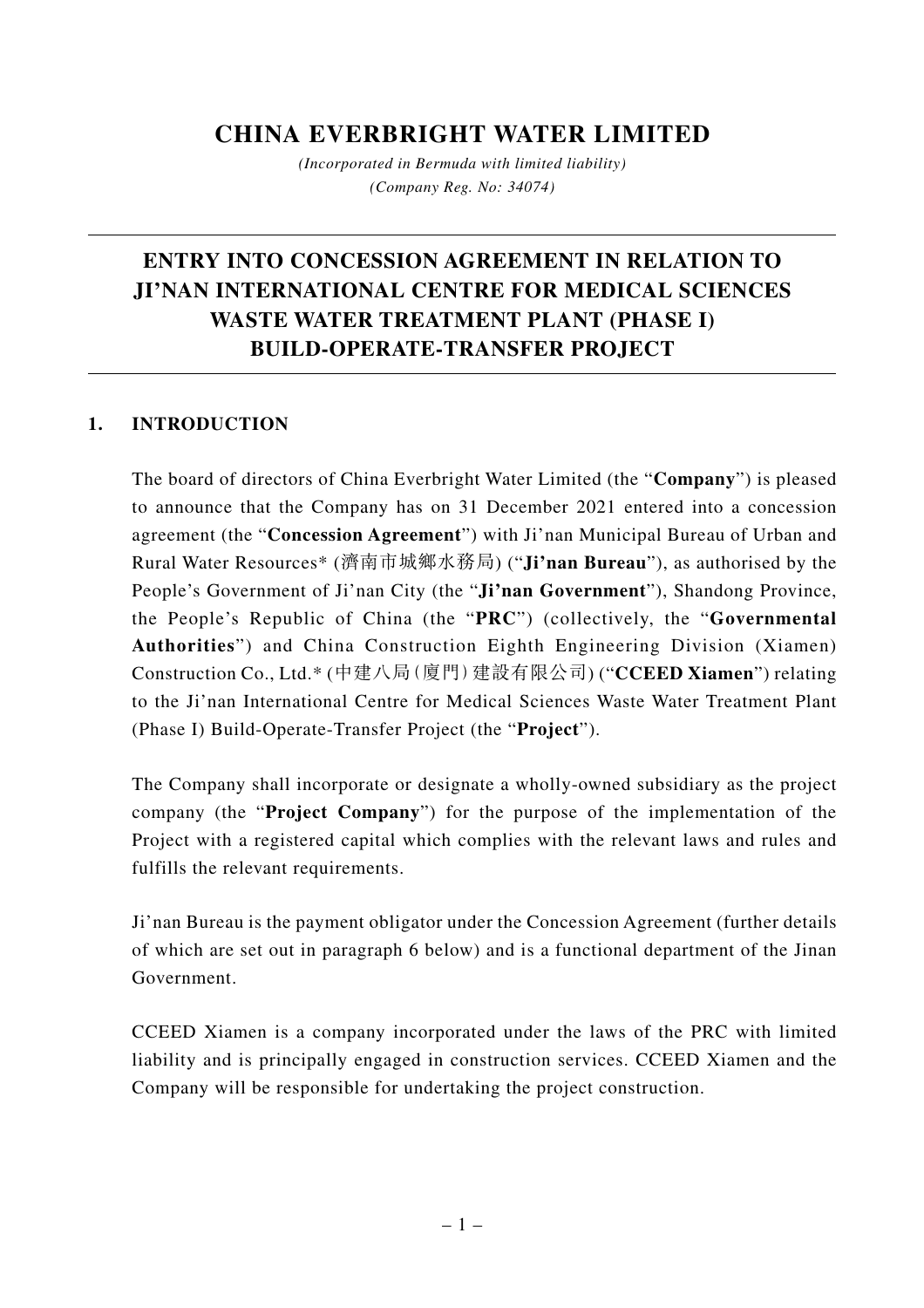#### **2. BACKGROUND ON THE PROJECT**

The Project will be undertaken based on a Build-Operate-Transfer model by the Company in Ji'nan City, Shandong Province, the PRC, pursuant to the Concession Agreement. The concession area of the Project will be certain area within the Ji'nan International Centre for Medical Sciences.

Pursuant to the terms of the Concession Agreement, the Project consists of the construction, operation and maintenance of a waste water treatment plant with a designed daily waste water treatment capacity of 50,000 m<sup>3</sup>. The Project will mainly provide waste water treatment services for the municipal waste water generated in the concession area.

### **3. RATIONALE OF THE PROJECT**

The Project serves to expand the presence and influence of the Company in Shandong Province and provides a good foundation for further water projects to be undertaken by the Company in Shandong Province in the future. From the perspective of the Company, the Project is expected to enhance long-term returns and value for the shareholders of the Company.

#### **4. INVESTMENT AMOUNT**

Pursuant to the Concession Agreement, the aggregate investment amount (the "**Investment Amount**") of the Project is expected to be approximately RMB319,519,135. Such investment amount will be contributed by the Company through internal resources and external financing.

#### **5. CONCESSION RIGHTS**

In accordance with the Concession Agreement, the concession period of the Project shall be 30 years (the "**Concession Period**") including a one-year construction period, commencing from the effective date of the Concession Agreement.

The facilities under the Project shall be held by Ji'nan Bureau. During the Concession Period, the Project Company has the right to use and benefit from the facilities under the Project.